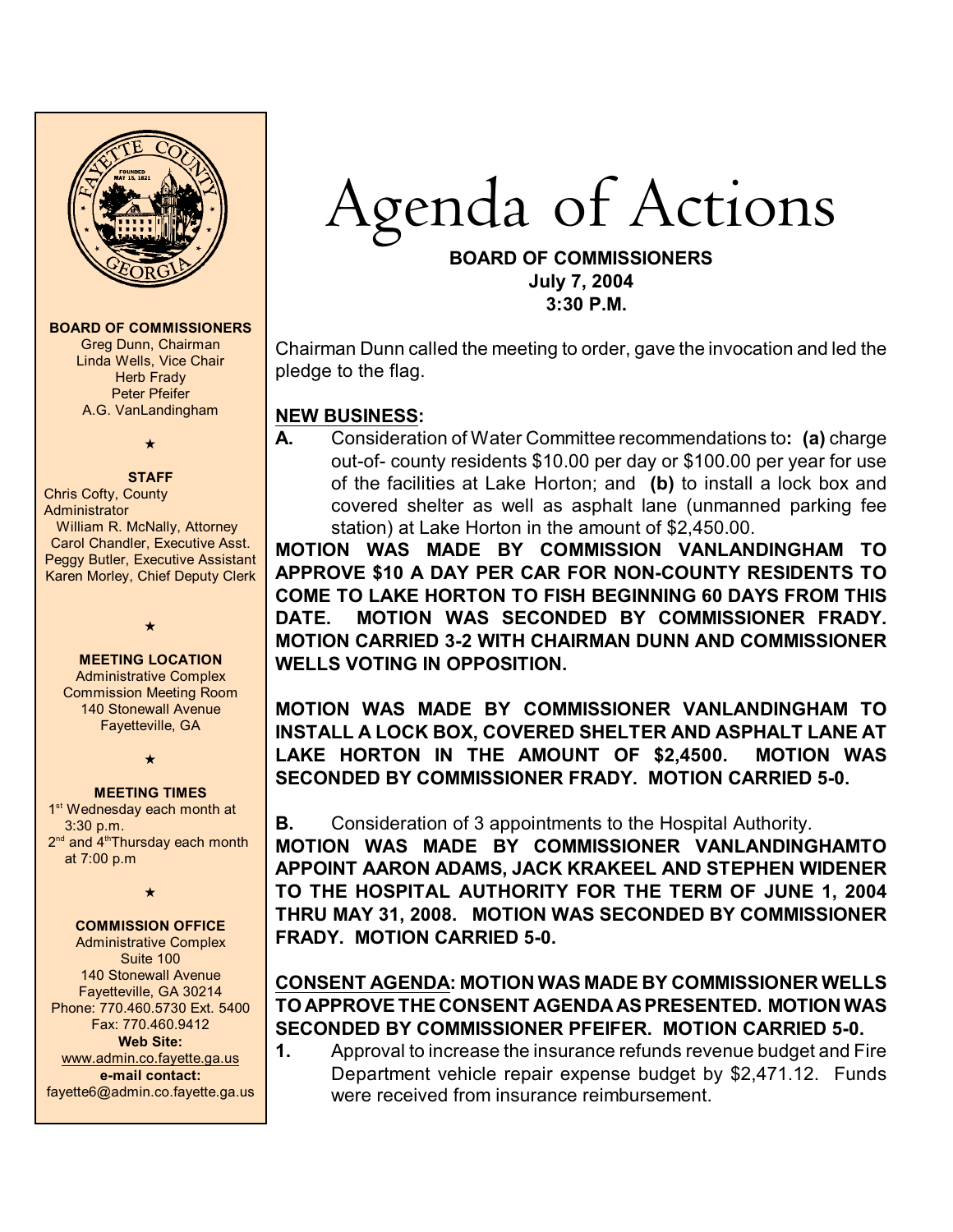# **Agenda of Actions July 7, 2004 Page 2**

- **2.** Approval for contingency funding to cover overtime expenditures in excess of available funds in the Fire and Emergency Services budgets, \$4,355 from the General Fund and \$20,251 from the Fire Fund.
- **3.** Approval to transfer funds from the General Budget fund to the County's Vehicle Replacement fund in the amount of \$11,830.25. Funds were received from insurance reimbursement.
- **4.** Approval to increase FY2004 budget by \$4,000 for the Georgia Department of Human Resources Food Stamp Program.
- **5.** Approval of authorization of the Chairman to sign the "Resolution to Authorize Investment" due to change of job responsibilities in the Finance Department.
- **6.** Approval to allow Tax Commissioner George Wingo to remove outstanding personal property tax bills that are below the taxable threshold of \$7,500.00 from his records.
- **7.** Approval to reappoint Chuck Watkins, Mary Shaver and Jack Smith to the Public Facilities Authority for a one year term retroactive to March 1, 2004 and ending on February 28, 2005.
- **8.** Approval to reappoint Karen Spangler to the DFCS Board for a term beginning July 1, 2004 and ending June 30, 2009.
- **9.** Approval to award the bid for 4 emergency warning sirens to the low bidder, McCord Communications, in the amount of \$142,592.00
- **10.** Approval of minutes for Board of Commissioners' Special Called Budget meeting held on June 7, 2004 and the minutes for the Board of Commissioners' meeting held on June 10, 2004.

# **PUBLIC COMMENT:**

Members of the public are allowed up to five minutes each to address the Board on issues of concern other than those items which are on this evening's agenda. **THERE WAS NO PUBLIC COMMENT.**

# **STAFF REPORTS:**

**DENNIS DAVENPORT:** Attorney Davenport said he had two legal items for Executive Session

**HERB FRADY:** Commissioner Frady said he had one legal item for Executive Session.